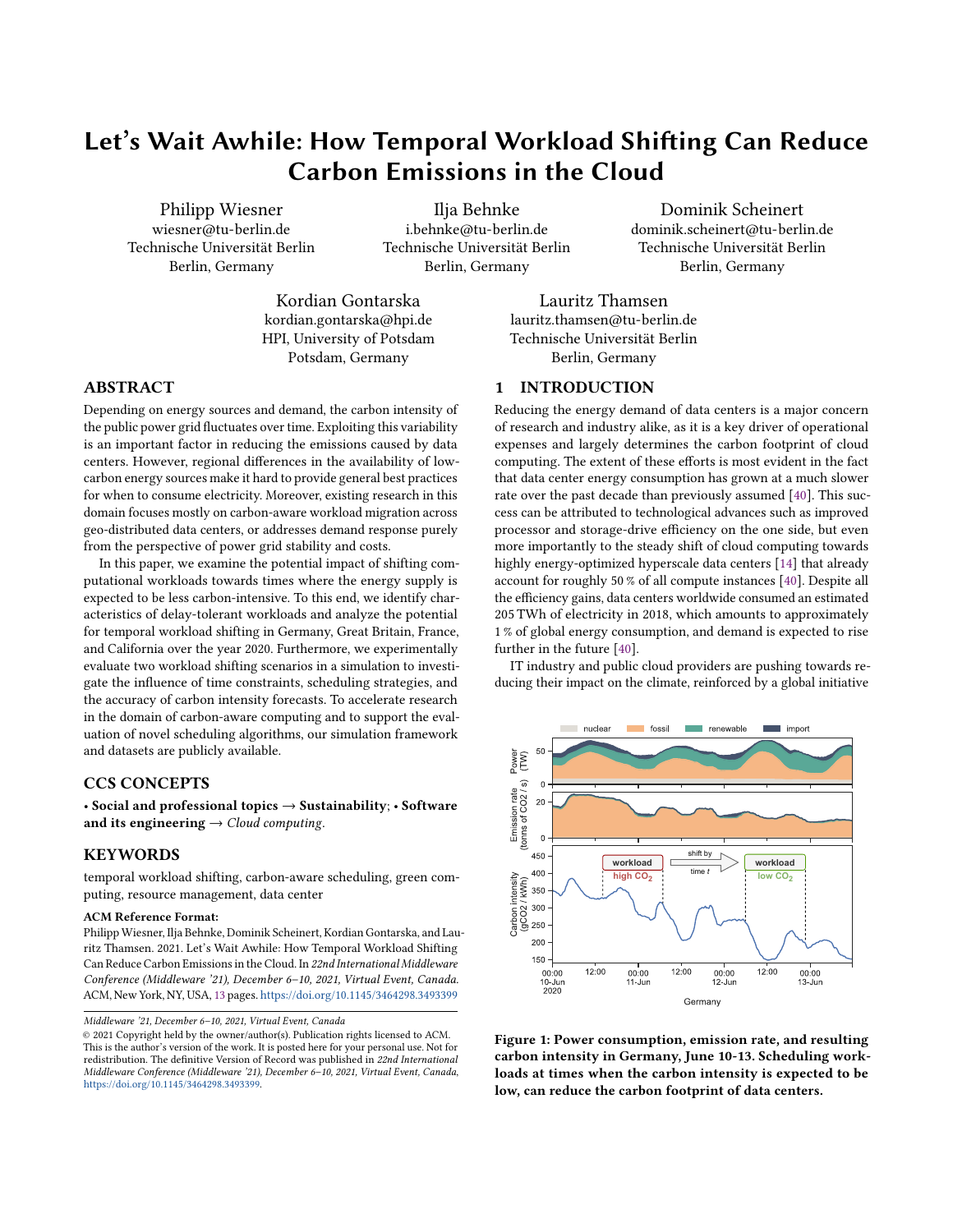to implement carbon pricing mechanisms, such as emission trading systems (ETS) or carbon taxes [4]. However, when targeting the carbon footprint of data centers, not only the amount of energy consumed is important, but also the energy sources. For example, Google plans to operate their data centers solely on carbon-free energy by 2030 [44]. This commitment is much more extensive than what other companies tout as "carbon-free", which often only involves purchasing green power and offsetting their emissions. True carbon-free operation, on the other hand, is very hard to achieve: Given the variable nature of many renewable energy sources, such as solar and wind, operators must not only invest in energy storage systems, but also manage their demand adaptively to consume energy when and where it is emitting the least  $CO<sub>2</sub><sup>1</sup>$ .

Energy sources used for electricity production vary highly in different regions, at different seasons, and at different hours of the day. This variability depends on many factors, such as weather and climate, the installed capacity of different energy sources in a region, as well as energy imports from neighboring regions. The goal of this paper is to investigate the potential impact of shifting delay-tolerant data center workloads towards times where the grid is expected to provide clean energy, as exemplary illustrated in Figure 1. To clearly state the boundaries of our research we note that

- the aim of this work is not to save energy but to consume energy at times, where it is generated by low-carbon sources.
- we aim at exploiting the fluctuation of carbon intensity in the public power grid and do not address the integration of local power generation that provides the data center with its own energy.
- we observe the potential of rescheduling on the time dimension. We do not consider any forms of load migration between geo-distributed data centers.

Although temporal workload shifting is already finding its way to production environments [47], existing work in the domain of carbon-aware scheduling mostly focuses on either the integration of renewable on-site or off-site installations [2, 3, 17, 20, 21, 34, 36, 36, 64, 67] or on geo-distributed load migration [41, 65, 66]. Research in the domain of data center demand management, which often utilizes load-shifting techniques, does not consider the caused carbon emissions but only addresses grid stability and energy prices [5, 13, 31, 37]. The practicability of temporal load-shifting with the goal to consume cleaner energy from the public power grid has only recently been demonstrated by Google's Carbon-Intelligent Computing System [48] (CICS). However, there does not yet exist any publicly available insights on the potential and theoretical limitations of this approach.

Addressing this gap, we make the following contributions:

- we identify and categorize different characteristics of timeshiftable workloads in data centers.
- we define a methodology for estimating the regional carbon intensity of the public power grid using electricity production and inter-regional power flow data.
- we analyze the carbon-saving potential of temporal workload shifting in four regions, namely Germany, Great Britain, France, and California.
- we experimentally evaluate two scenarios via simulation, examining the impact of time constraints, scheduling strategies, and the accuracy of forecasts.
- we make all data sets and code used for the analysis and experiments of this paper publicly available<sup>2</sup>.

The remainder of this paper is structured as follows. Section 2 discusses different characteristics of time-shiftable workloads. Section 3 explains our methodology for the following analysis and evaluation. Section 4 analyzes the theoretical potential for temporal workload shifting in four different regions. Section 5 experimentally evaluates two selected workload shifting scenarios via simulation. Section 6 reviews the related work. Section 7 concludes the paper.

# 2 SHIFTABLE WORKLOADS

The most important properties for determining a workload's shifting potential are its time constraints. While many workloads are expected to be finished as soon as possible, others may be subject to a degree of flexibility. However, there are further properties, such as duration, execution time, and interruptibility, can have a substantial impact on whether and how a workload can be shifted in time. This section categorizes workloads based on these characteristics. The characteristics are experimentally evaluated regarding their impact in Section 5. The terms workload and job are used interchangeably in this and the following sections.

#### 2.1 Duration

While there is no consistent terminology, analyses of large cluster traces [24, 39, 49, 56] broadly categorize workloads into shortrunning, long-running, and continuously running.

2.1.1 Short-Running Workloads. Workloads executed in data centers are predominantly short-running. An analysis has shown, that the majority of jobs in the Google cluster traces of 2011 last only a few minutes [49]. Similar findings were made on Alibaba cluster traces, where more than 90 % of batch jobs run less than 15 minutes [39], and are more likely to be deferred or evicted due to low priority levels [24]. The shifting potential of such workloads highly depends on their time constraints. Most short-running workloads, such as Function-as-a-Service (FaaS) executions [52] or CI/CD runs [25], are expected to be finished in a timely manner. Even when delays of a few hours are tolerable, the expected potential for shifting is comparably small, as carbon intensity usually does not change quickly in large electrical grids. However, some batch jobs, such as nightly backups, may be accompanied by service-level agreements (SLAs) that allow for greater flexibility regarding the execution time. In these cases, the relative shifting potential is very high since

<sup>&</sup>lt;sup>1</sup> Albeit being the most prominent source of global warming, carbon dioxide  $(CO_2)$ is not the only gas responsible for climate change. Hence, to provide a common scale for describing all greenhouse gases, a popular unit of measurement is the so called carbon dioxide equivalent, often abbreviated as  $CO<sub>2</sub>$ eq. For any gas it is defined as the amount of  $CO<sub>2</sub>$  that would be needed to warm the earth equivalently. For simplicity, in this article we refer to  $CO<sub>2</sub>$ eq when talking about  $CO<sub>2</sub>$  or carbon emissions.

<sup>2</sup>Github: <https://github.com/dos-group/lets-wait-awhile>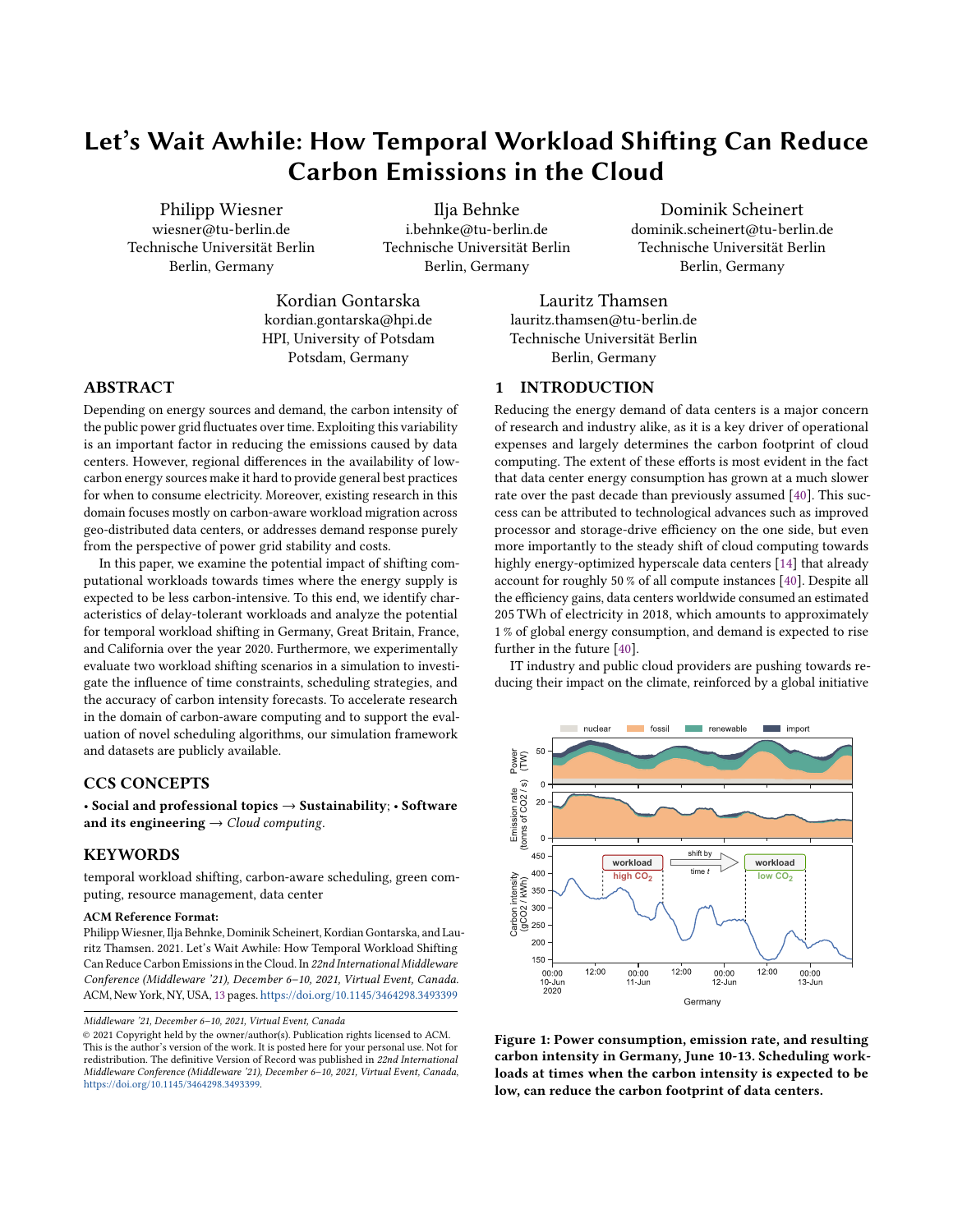Let's Wait Awhile: How Temporal Workload Shifting Can Reduce Carbon Emissions in the Cloud Middleware '21, December 6-10, 2021, Virtual Event, Canada

the entire job can be moved to times of lower carbon intensity, and not only parts of it.

2.1.2 Long-Running Workloads. Analyses of Google cluster traces reveal that while only 7 % of all workloads run at production priority, a majority of these jobs are long-running [49]. Thus, the resource and memory consumption of all jobs entail a heavy-tailed distribution, where a small portion of jobs consumes most of the resources [49, 56]. Moreover, as shown on Alibaba cluster traces, long-running and prioritized workloads are likely to request significantly more resources and memory than they actually utilize [39]. For our paper, we define long-running workloads to have runtimes of up to several days. General examples for such jobs are machine learning trainings, scientific simulations, or big data analysis jobs. These workloads bear a notable absolute shifting potential since they are often very energy-intensive. Moreover, it is often humans that rely on their results to take further action. So, in practice, in many cases it makes no difference whether the issued job is finished in the middle of the night or the following morning. This flexibility can be exploited by shifting workloads without interfering with the user's workflow.

2.1.3 Continuously Running Workloads. Many computational workloads, like user-facing APIs, effectively run indefinitely by design and cannot be interrupted. Apart from these so called continuous services, there exist other computationally intensive workloads such as blockchain mining, protein folding, brute force attacks, or very long-running scientific simulations, that execute over weeks and months, or do not have any defined end date. As an example, 2000 jobs of the Google cluster traces from 2011 run for the entire trace period of 30 days [49].

Although blockchain mining in particular has received great attention for its immense power consumption [32, 35], we do not consider these workloads as shiftable in this paper, as they have no deadline or a deadline very far in the future. This paper only covers workloads up to several days, as real carbon intensity forecasts are based on weather and electricity demand forecasts which also only extend a few days into the future [7, 8, 38].

## 2.2 Execution Time

The expected execution time of a workload and how strictly it should be enforced are important aspects in determining its shifting potential. We therefore elaborate two categories of execution time that are illustrated in Figure 2.

2.2.1 Ad Hoc Workloads. A large number of workloads, short- and long-running, are issued in an ad hoc manner. Although some of them might follow a certain distribution which can be estimated by time series forecasting, it is not known upfront when exactly a specific job will be issued. Examples are again FaaS executions, CI/CD runs, machine learning trainings, and other jobs triggered by external events or issued by users for direct execution. The shifting potential of such workloads is limited to the future. In other words, only once a job is issued the scheduler can decide whether to execute the job immediately, or to postpone it under consideration of its time constrains.



Figure 2: Scheduled workloads can potentially be shifted in both directions of time, while ad hoc workloads can only be deferred into the future.

2.2.2 Scheduled Workloads. We define scheduled workloads to be workloads that are planned to execute at a future point in time. Prominent examples are periodically scheduled batch jobs such as nightly integration test suits, nightly builds, periodic backups, updates of search indices in databases, and auto-generated reports. According to related work, a large number of jobs are recurring at fixed intervals. For example, when comparing the Google cluster traces from 2011 to the traces of 2019, it can be observed that the workload mix changed towards scheduled batch jobs while the scheduling rate increased significantly [56]. At Microsoft, periodic batch jobs have been reported to make up 60 % of processing on large clusters [27]. More than 40 % of these jobs run on a daily basis, while other frequently used periods are fifteen minutes, an hour, and twelve hours. Another study revealed that recurring jobs make up roughly 40 % of the jobs as well as cluster hours on all production clusters used for Microsoft's Bing service [1].

Scheduled workloads can, depending on their time constraints, be shifted in both directions in time. For example, a nightly job which is usually executed periodically at 1 am, could also be scheduled at a more flexible time window between 23 pm and 3 am.

## 2.3 Interruptibility

While certain workloads incorporate checkpoint mechanisms or store intermediate results and can thus be paused and resumed at a later point in time, other workloads must be executed without interruption. As the interruptibility of workloads can be exploited by carbon-aware schedulers as depicted in Figure 3, to better align



Figure 3: Interruptible workloads can be divided into chunks and scheduled separately.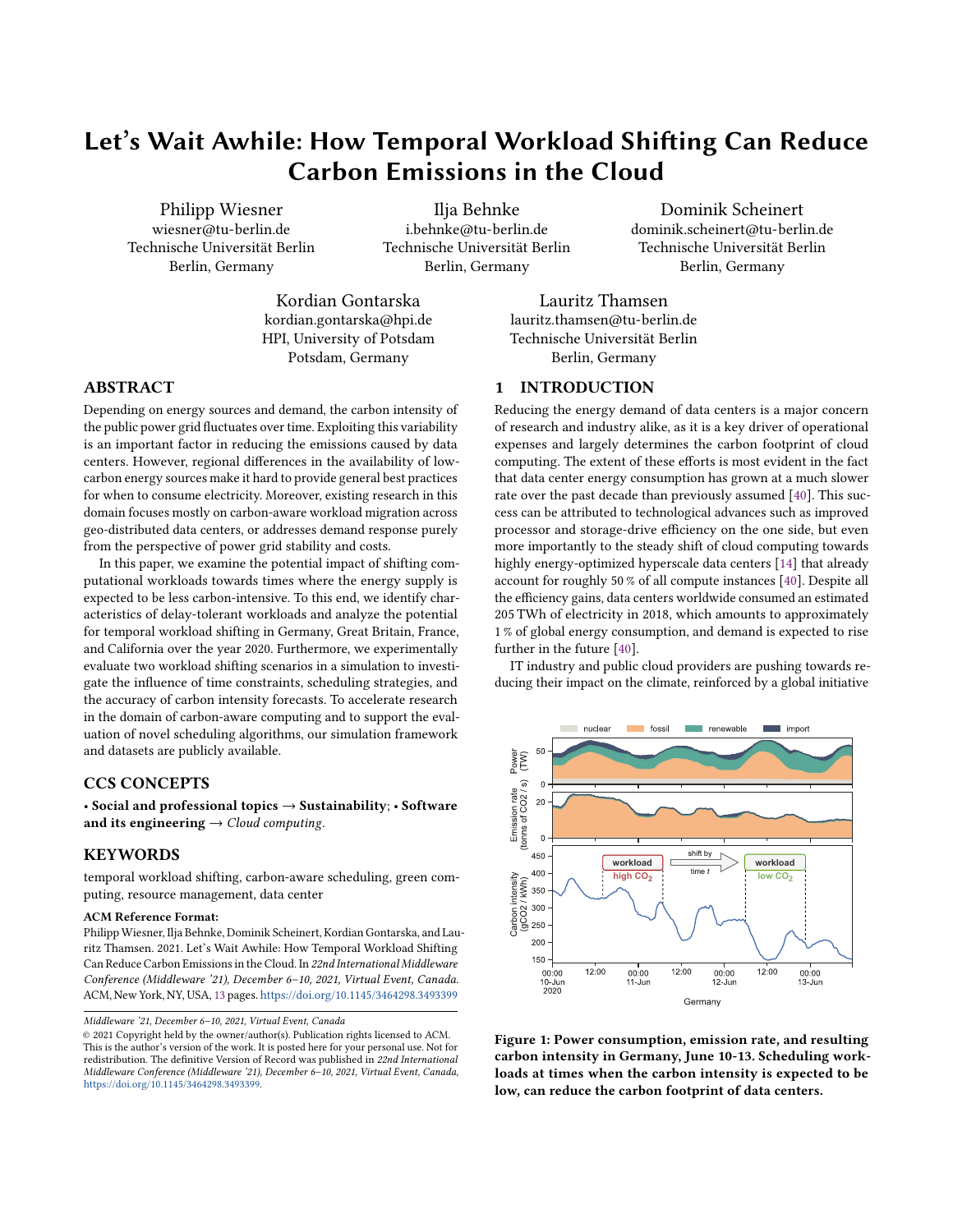| <b>Energy Source</b>     | $\mathbf{r}$ .<br>Biopower | solar<br><b>Energy</b> | Geothermal<br>cnergy | $-$<br>Hydropower | Wina<br>znergy | $\sim$ $\sim$<br>Nuclear<br>Energy | Natural<br>Gas  | Oil | Coal |
|--------------------------|----------------------------|------------------------|----------------------|-------------------|----------------|------------------------------------|-----------------|-----|------|
| gCO <sub>2</sub><br>/kWh | 10<br>⊥∪                   | 40                     | ≖                    |                   | $\sim$<br>∸    |                                    | 46 <sup>c</sup> | 840 | 1001 |

the load to times of low-carbon energy, we categorize workloads according to their interruptibility.

2.3.1 Interruptible Workloads. The possibility of pausing and resuming jobs is frequently seen in long-running workloads. Prominent examples are iterative machine learning trainings or discreteevent simulations, which often periodically write checkpoints for later analyses, resumption from earlier states, and error handling. By using such checkpoint mechanisms and state handling, it is possible to interrupt and resume workloads at a later point in time [18, 51]. Further examples of interruptible workloads include jobs that consist of many smaller tasks, like the generation of monthly business reports for different clients. As the carbon intensity of large, interconnected regions does usually not change with high frequency, it is not meaningful to split workloads in very small chunks. From this follows that the overhead, which arises when stopping and starting jobs, can often be neglected.

2.3.2 Non-Interruptible Workloads. Other workloads cannot be interrupted or interrupting them is not practical because the energy cost of starting and stopping the work outweighs the expected benefit. Examples include certain CI/CD or compile jobs that often run in freshly created, encapsulated environments which need a significant amount of time for setup and tear-down. Database migrations and backups are usually required to execute in one go to avoid data inconsistencies. Additionally, many test suits cannot be interrupted by design, for example, when they test a system under load. Non-interruptible workloads always have to be scheduled in one consecutive period and are, hence, less flexible when it comes to avoiding local maxima in carbon intensity.

## 3 REGIONAL CARBON INTENSITY

This section describes our methodology for selecting the analyzed regions, collecting data, and calculating the average carbon intensity of regions over time. As we want to publish all used datasets, we did not use commercially available data such as offered by services like *electricityMap*<sup>3</sup>. All following analyses and experiments base on the data described in this section.

## 3.1 Region Selection

Our analysis covers four different regions: Germany, Great Britain, France, and California. Regions were selected by the following three criteria:

(1) Representativeness: To represent relevant locations for data center operation, we only chose regions in which the three biggest public cloud providers - AWS, Microsoft Azure, and Google Cloud - offer regions or availability zones, or have publicly announced plans to launch operations in the near future.

- (2) Availability of data: For our analysis we require access to each region's electricity production data by energy source with at least hourly reporting interval for the entire year 2020.
- (3) Regional diversity: Selected regions should have different characteristics regarding types and extent of utilized energy sources as well as geographic location, to represent a diverse spectrum of regional differences.

Unfortunately, the second criteria eliminates many candidate regions because the availability of open access data on electricity production by energy source is limited. We would have liked to include regions from the southern hemisphere and emerging markets such as Brasil, South Africa, India, Korea, Japan, or Australia. However, for none of these regions it is currently possible to access historical data in the quality required for this study. Consequently, Criteria (3) is only fulfilled partially: While our selected regions do have diverse characteristics, all are located in Europe or the US.

## 3.2 Carbon Intensity of Energy Sources

The carbon intensity (gCO<sub>2</sub>/kWh) of an energy source describes the amount of carbon emitted per kWh of electricity produced. There exist numerous studies on the carbon intensity of different energy sources that use slightly varying methodologies and base their estimates on different data. We base our research on carbon intensity estimates that take into account the whole life-cycle of energy sources. In particular we use the data from a comprehensive IPCC literature review that determined the median carbon intensity value stated by hundreds of different studies [42]. The values are presented in Table 1.

## 3.3 Carbon Intensity of Regions

To better represent the carbon emissions data centers cause by consuming energy, additionally to regional energy production we also



Figure 4: Distribution of carbon intensity values in the four observed regions in 2020.

<sup>3</sup> [electricitymap.org,](electricitymap.org) accessed 2021-09-21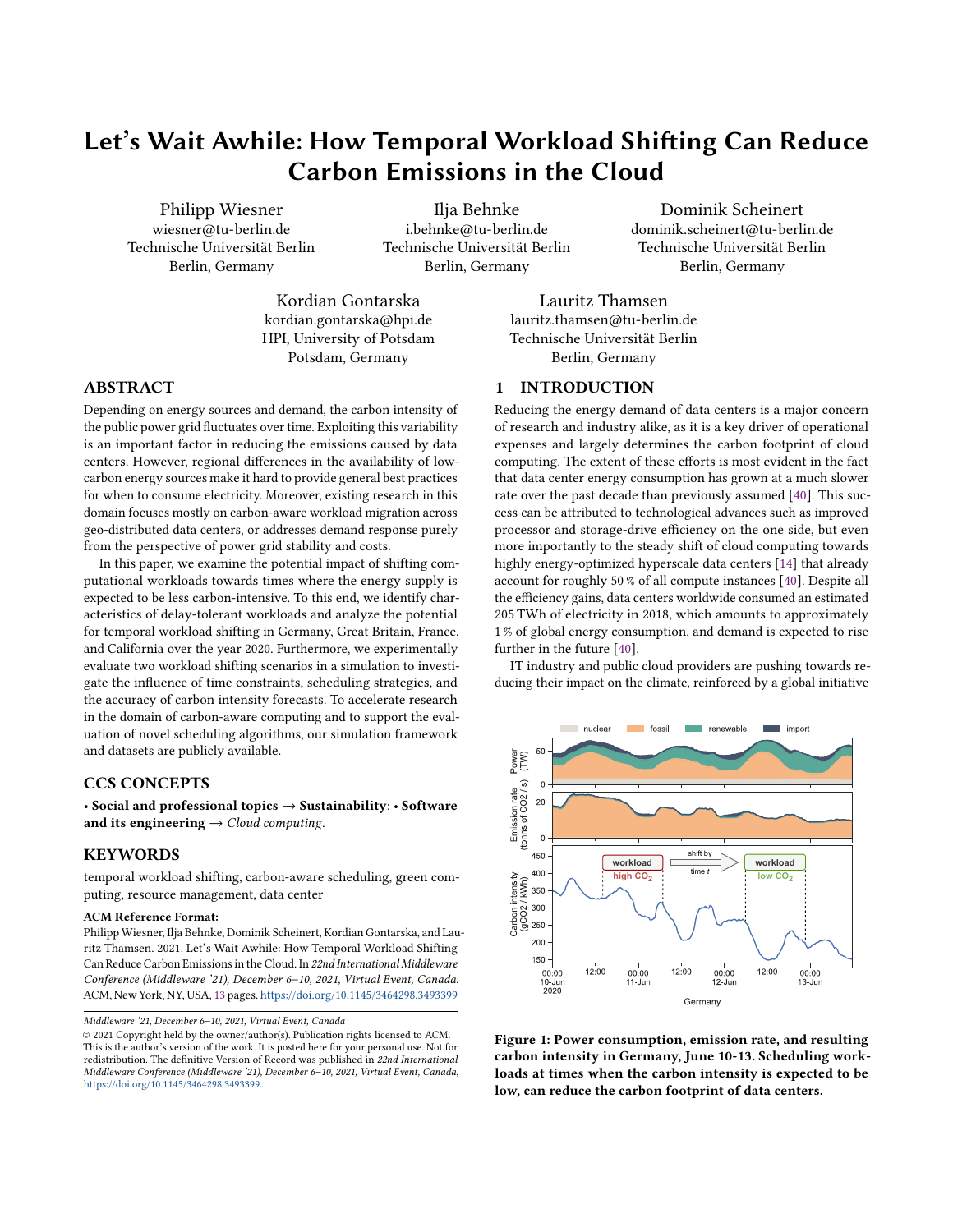

Figure 5: Daily mean carbon intensity of Germany, Great Britain, France and California by month. Since all regions are located in the northern hemisphere and therefore exhibit similar seasonal patterns, we use the same cyclic colormap to illustrate the differences between winter (solid lines) and summer months (dashed lines).

consider cross-regional flows of energy. The most precise method for this so called consumption-based accounting is to calculate the carbon intensity of all neighboring regions and to apply flow tracing in order to resemble the underlying physics of the power grid [57]. Since detailed energy generation data is not available for many regions and cross-border flows usually do not amount to a large fraction of the available power, we use a simplified method and only consider the yearly average of the neighboring regions to weight their contribution.

We define the average carbon intensity of a region  $C_t$  at time t by weighting the power generation  $P_{q,t}$  of each energy source  $s \in S$  by its respective carbon intensity  $c_s$ . As explained above, we additionally weight each energy import from neighboring regions  $r \in R$  by the average carbon intensity of that region  $c_r$ . The resulting sum is divided by the sum of all generated and imported electricity:

$$
C_{t} = \frac{\sum_{s=1}^{S} P_{s,t} c_{s} + \sum_{r=1}^{R} P_{r,t} c_{r}}{\sum_{s=1}^{S} P_{s,t} + \sum_{r=1}^{R} P_{r,t}}
$$

For our analysis we consider the entire year 2020. The electricity production and cross-border flow data for all three European regions were retrieved via the ENTSO-E (European Network of Transmission System Operators for Electricity) API<sup>4</sup>. Data from the California region were retrieved via CAISO (California Independent System Operator)<sup>5</sup>. All data were adjusted to a common resolution of 30 minutes. For electricity production, we mapped the returned energy sources to the categories stated in Table 1. For cross-border flows, we used the yearly average carbon intensity of neighboring regions for 2020 [10].

#### 3.4 Average vs. Marginal Carbon Intensity

Our methodology calculates the average carbon intensity of regions, namely their current electricity mix weighted by the carbon intensity of energy sources. A signal that captures the cause-effect relationship of load shifting even better is the marginal carbon intensity, which describes the carbon emissions of the energy source responsible for generating additionally requested electricity at given point in time.

Unfortunately, in practice it is very hard to identify this marginal energy source, as the decision of a power supplier to scale their production up or down is not centralized but usually incentivized via electricity prices. Additionally, this decision depends on a variety of further factors such as forecasted weather and demand as well as expected surplus or demand in neighboring regions. For this reason, there exist only probability-based methods to compute marginal carbon intensity whose results fluctuate depending on the region and time of day [33]. After reviewing marginal data provided by electricityMap, we consider marginal carbon intensity to be no practical signal for demand management at this point due to high uncertainties. This assumption is supported by Google's CICS, that also uses the average carbon intensity as an indicator for their load shifting efforts.

# 4 ANALYSIS OF THEORETICAL POTENTIAL

We examine the energy mix and resulting carbon intensity over time in Germany, Great Britain, France, and California throughout the year 2020. This section aims at identifying patterns in this data that can be exploited by temporal workloads shifting.

#### 4.1 Region Analysis

In the following, the properties and peculiarities of the energy mix in the four selected regions as well as the statistical moments of their resulting carbon intensity are described. The distribution of carbon intensity values is displayed in Figure 4. The average carbon intensity throughout a day is presented in Figure 5 for each month and region.

4.1.1 Germany. Due to the wide adoption of wind (24.7 %) and solar power (8.3 %), one third of the German electricity production comes from highly variable, renewable sources. On the other hand, the remaining electricity mix is disproportionately dirty, as it is largely generated by burning lignite and black coal (22.8 %) as well as fossil gas (11.3 %). This discrepancy translates into both, the highest mean carbon intensity of 311.4 gCO<sub>2</sub>/kWh across all observed regions, as well as highest variation of values, reaching from 100.7 to 593.1  $\rm gCO_2/kWh.$  The mean daily carbon intensity varies greatly over the year with a difference of up to 100 %. However, the inner-daily variance remains approximately equal regardless of the season. We observe that energy is usually the cleanest during mid day, when most solar energy is available, and around 2 am, when

<sup>4</sup>[https://transparency.entsoe.eu,](https://transparency.entsoe.eu) accessed 2021-09-21

<sup>5</sup>[http://www.caiso.com,](http://www.caiso.com) accessed 2021-09-21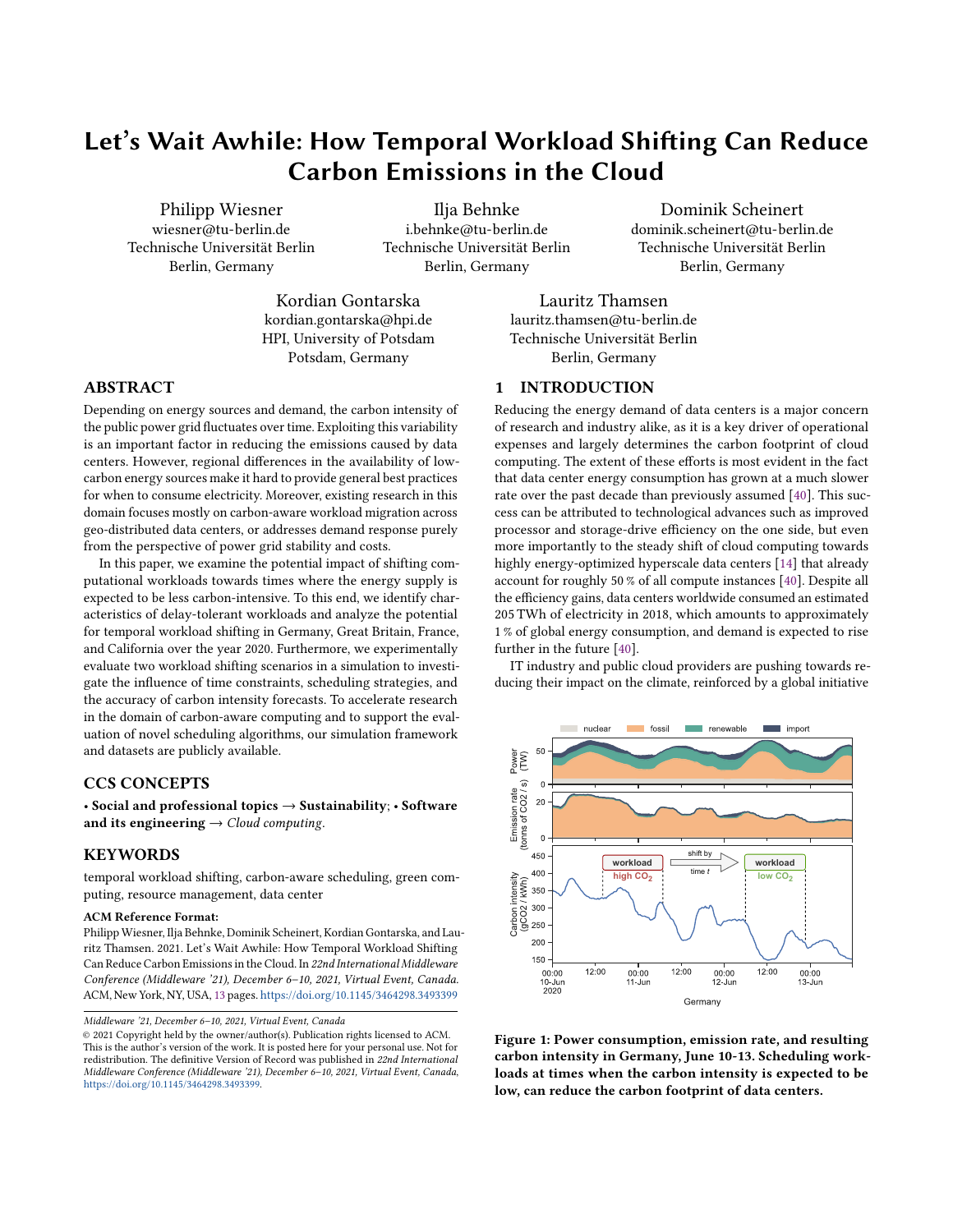electricity demand is generally low and fossil fuel power plants are throttled back.

4.1.2 Great Britain. Great Britain relies mainly on burning fossil gas (37.4 %), wind power (20.6 %) and nuclear energy (18.4 %). It has a comparably diverse energy mix and only roughly 8.7 % of the consumed energy is imported. The mean carbon intensity of  $211.9\,\mathrm{gCO}_2/\mathrm{kWh}$  and standard deviation are considerably lower than in Germany and stays approximately equal over the year. The inner-daily variance is higher in the winter months. Like in Germany, the carbon intensity is the cleanest during night time. However, due to the lower deployment of solar energy, carbon intensity does not drop as significantly during daylight hours.

4.1.3 France. The French energy mix comprises 69.0 % of nuclear power and 8.6 % of hydropower. Both of these energy sources are characterized by very low carbon emissions and low variability. Only a little more than 10 % of the electricity stems from variable renewable sources like wind and sun. As a result, the French power grid's carbon intensity is not only very low throughout the entire year, with a mean of  $56.3 \,\mathrm{gCO}_2/\mathrm{kWh}$ , but also very steady. Likewise, the inner-daily variance is comparably low.

4.1.4 California. California generates 13.4 % of its total electricity from solar power - in the period between 8 am and 4 pm even 30.9 %. On the other hand, one third of the electricity comes from fossil gas and more than one quarter of the energy is imported from neighbouring states that have a comparably dirty energy mix. As a result the mean carbon intensity of 279.7  $\rm gCO_2/kWh$ is almost as high as in Germany, although the range of values is more comparable to Great Britain. Nevertheless, Figure 5 shows that California has very different characteristics than these regions. Because of the large amount of solar energy, the length of the low carbon intensity window during the day is strongly correlated with the number of hours of sunshine in a given month. The mean carbon intensity is generally lower in the summer months than in the winter months.

## 4.2 Weekly Patterns

As some non-urgent workloads can be postponed by multiple days, we first observe weekly seasonal patterns that can be exploited as shown in Figure 6. We observe that the daily carbon intensity behaves similar during workdays but has a clear drop during weekends. For example, carbon intensity of an average workday in Germany is 328.7 gCO<sub>2</sub>/kWh, the average value during weekends is only 243.7  $\rm gCO_2/kWh$ , which is a decrease of 25.9 %. Likewise, we can observe decreased carbon intensity on weekends in Great Britain (20.7 %), France (22.2 %), and California (6.2 %).

This drop is caused by the decreased power demand on weekends which electricity providers respond to by mainly reducing the amount of power produced by fossil fuels. For instance, on average Germany produces 28.7 TW of energy on workdays and only 21.2 TW on weekends. The fact that electricity is greener on weekends across all observed regions suggests that shifting load to weekends is a promising approach in general. However, as stated above, it is limited to workloads with relaxed time constraints.



Figure 6: Mean carbon intensity during a week. The confidence interval describes the 95th percentile. Highlighted in gray are the 24 hours with lowest carbon intensity, which predominantly fall on the weekend across all regions.

## 4.3 Best Times of Day for Shifting

To identify the most promising times of day for shifting workloads, we define the shifting potential  $p(t, W)$  at time  $t$  as follows:

$$
p(t, W) = C_t - \min_{\forall t' \in W} C_{t'}
$$

where *W* describes the forecast window, namely the set of carbon intensity data points following or preceding  $t$ . Intuitively, this function describes by how much the carbon intensity could theoretically be reduced when shifting a short-running workload at time  $t$  for up to  $W$  into the future or past. Shifting into the "past" is of course only possible for workloads that are scheduled for future execution (see Section 2.2). The carbon intensity of regions does usually not change rapidly, nor is the signal very noisy. This is why searching for the minimum value is a suitable metric here, as the chance of optimizing for negative spikes in the signal noise is very low. The presented metric only considers single data points, in other words workloads of up to 30 minutes of length, and assumes we have perfect forecast accuracy.

Figure 7 displays the shifting potential of all regions aggregated by the time of day throughout the year for four different windows: Shifting into the future and past by a maximum of two or eight hours. When considering the first row, namely shifts of up to two hours in the future, most regions exhibit little potential. An exception is California where there is a considerable shifting potential before sunrise, when carbon intensity usually drops heavily. For example, at 44 % of the days in 2020, the carbon intensity of workloads scheduled at 6 am could be reduced by more than 80 gCO<sub>2</sub>/kWh if instead scheduled between 6 am and 8 am. Scheduled workloads can also be shifted in the opposite direction, as presented in the second row. Again, California shows the highest potential by shifting load from after to before sunset.

It becomes apparent that with bigger forecast window size the potential for improvement increases substantially. However, the optimal times for shifting differs highly in the observed regions. In Germany, we observe two times of the day that show potential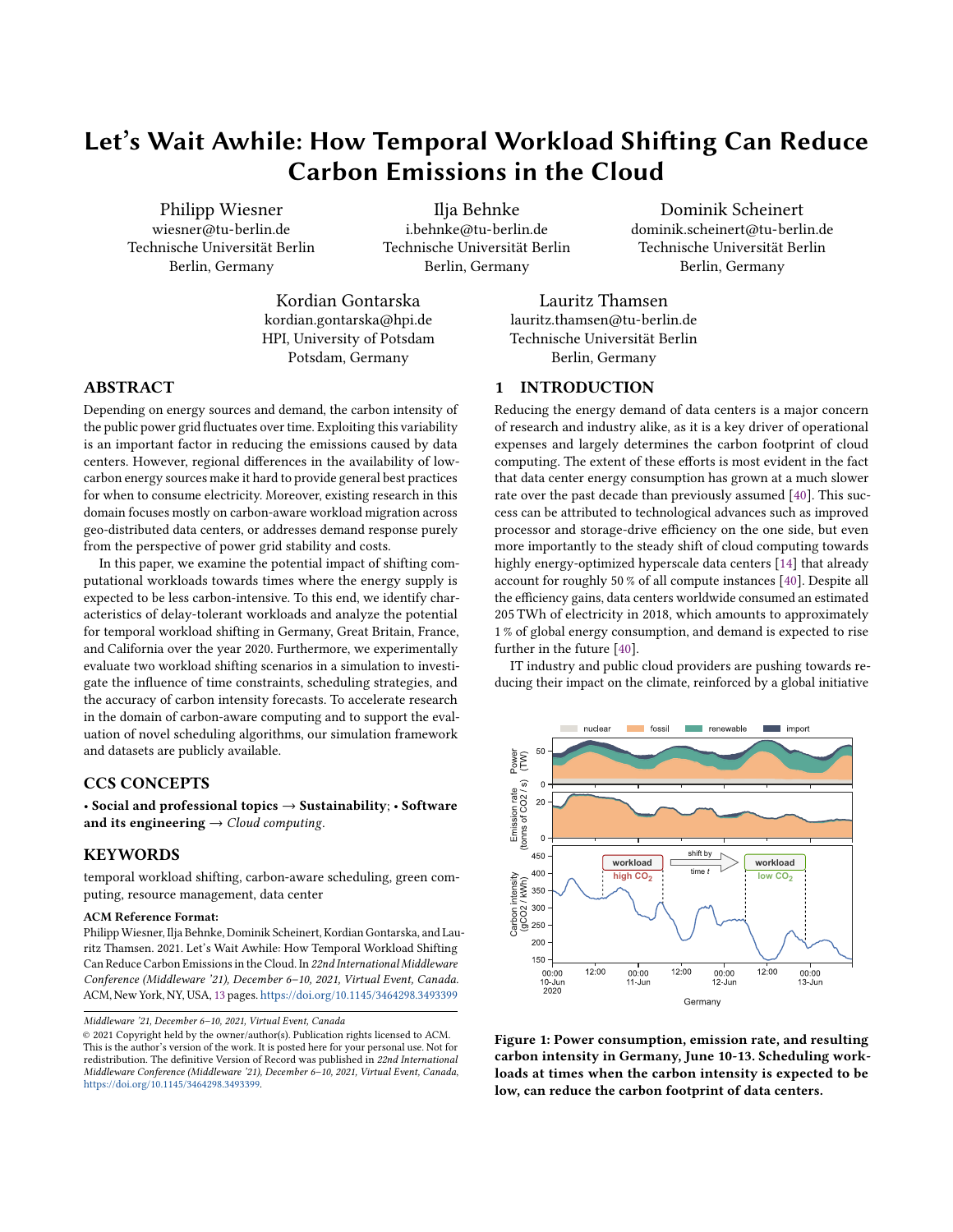

Figure 7: Potential for shifting workloads in the future (+) or past (-) at different times of the day and at two exemplary flexibility windows; 2 hours and 8 hours. For instance, the plot in column 1, row 3 describes the potential of shifting workloads in Germany by up to 8 hours into the future: The carbon intensity of 14 % of the workloads scheduled at 5 am could be reduced by at least  $120\,\mathrm{gCO}_2/\mathrm{kWh}$  when instead scheduled between 5 am and 1 pm.

for load shifting at 8 hour windows: In the morning hours around 7 am before sunrise and around 6 pm, escaping the high-carbon evening hours. Nevertheless, due to the high variability of energy sources in Germany, such larger forecasts offer a certain potential at virtually any time of day.

The potential for shifting workloads into the future during morning hours is considerably smaller in Great Britain, but comparably big in the evening. In general, we can observe that there is almost no potential in both directions during night time. As expected, there is barely any load shifting potential in France, even at large forecast windows. This is due to the already low carbon intensity and low variability of values during a day. In California, the potential for large forecast windows is very high during nighttime, due to the steep drop in carbon intensity during daylight hours. Consequently, workloads that are already scheduled during daytime, show little to no potential.

The key finding from this analysis is that the potential for load shifting into the future, which can be exploited by all shiftable workloads, is generally highest in the early morning hours for countries with a lot of solar power and in the evening hours for countries that throttle their fossil fuel production at night. Load shifting into the "past", which can only be exploited by future scheduled workloads, holds just as much potential and can in most cases complement load shifting into the future to attain potential throughout most parts of the day.

#### 5 EXPERIMENTAL EVALUATION

So far, we have analyzed the theoretical potential of temporal workload shifting. In this section, we evaluate two realistic load shifting scenarios experimentally, examining the effects of time constraints, scheduling strategies, and forecast errors. Since openly available cloud computing data sets that contain information about the delaytolerance of workloads are not available, we created two scenarios ourselves, featuring (1) short-running, periodically scheduled jobs, and (2) long-running machine learning trainings based on the StyleGAN2-ADA [28] paper. The experiments are simulated using LEAF [62], an IT infrastructure simulator that enables high-level modeling of energy consumption. The experimental setup comprises a single node, representing a data center, on which the jobs are scheduled.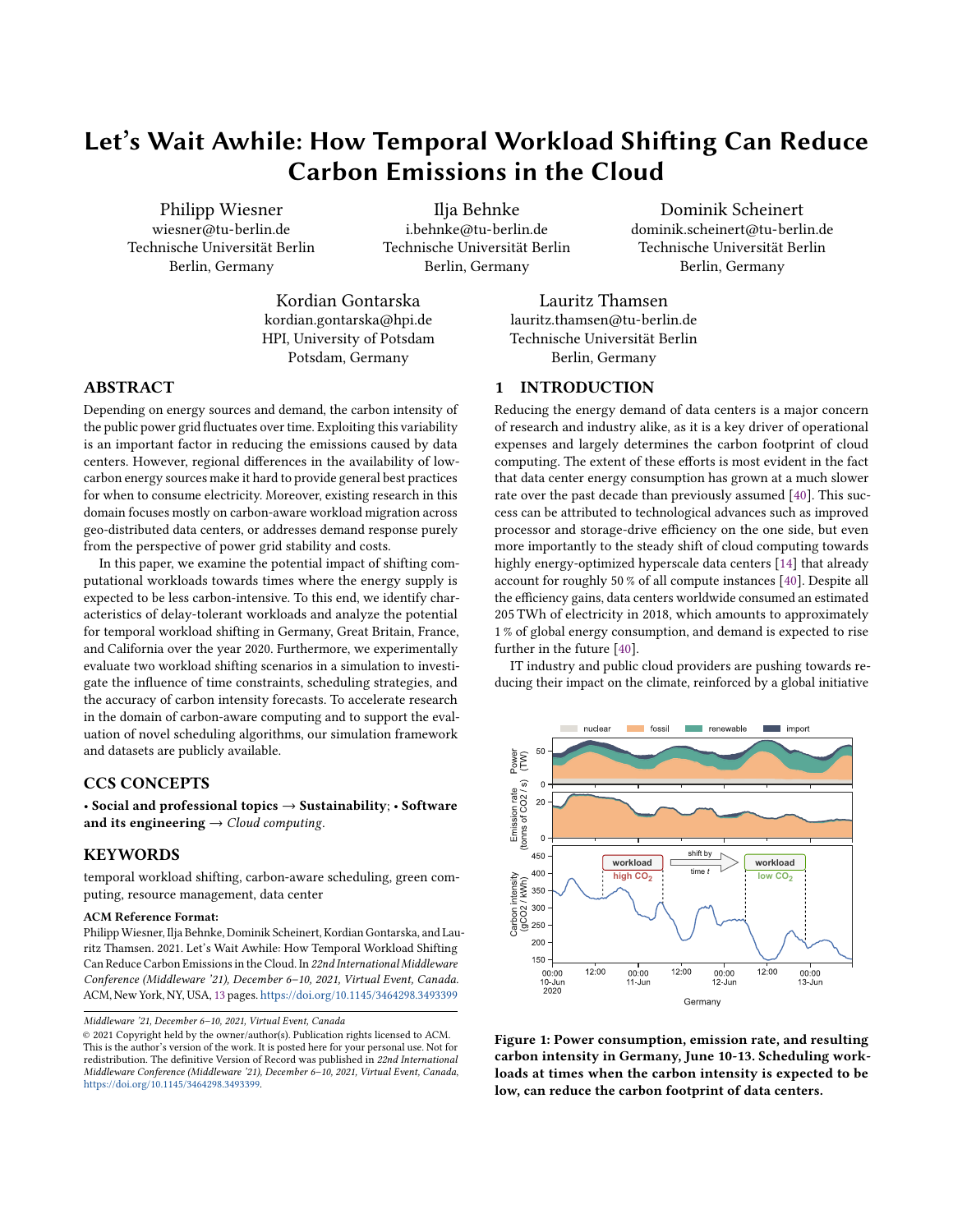## 5.1 Scenario I: Nightly Jobs

In the first scenario, we simulate a periodically scheduled job, such as a nightly build, integration test, or database migration. We assume these jobs to be delay-tolerant in most cases, meaning it does not make a difference to the user when exactly the job is executed, as long as it is outside of working and high-traffic hours. The aim of this experiment is to investigate the carbon saving effect of increasing the scheduling flexibility.

5.1.1 Experimental Setup. We simulate 366 periodically scheduled jobs, one for each day of the entire year 2020, with a step size of 30 minutes. Likewise, each job takes 30 minutes and is not interruptible. In the baseline experiments, jobs are scheduled to always run at 1 am. For every region, we run 16 more experiments, each increasing the time window for scheduling jobs by 30 more minutes in both directions. For example, the first shifting experiment executes all jobs between 12:30 and 1:30 am, the second between 12 and 2 am, and the last experiment schedules jobs between 5 pm and 9 am.

Since openly available, ready-to-use solutions for forecasting grid carbon intensity across different regions are not available (see Section 6.3), we added noise to the observed carbon intensity timeline in order to simulate inaccurate forecasting results. We calculated a mean absolute error of 10 for the 48-hour carbon intensity forecast by National Grid ESO [8] for 2020, which is roughly 5 % of its yearly mean. Based on this, we ran all experiments by applying normally distributed noise with  $\sigma = 0.05$  times the yearly mean of the regional carbon intensity. The noise is independent of the forecast length. Since predictions in this scenario are at most 16 hours, this error can be considered an upper limit. Additionally, we repeated all experiments with optimal forecasts to investigate on the impact of errors. All experiments with forecast errors were repeated ten times and averaged.



Figure 8: Average grid carbon intensity at job execution time. With increasing flexibility, the achieved carbon savings increase as well. The forecast error is 5 % in all experiments.



Figure 9: Number of jobs by allocated time slot for ±8 hour window size and 5 % forecast error. Germany and California shift heavily into morning hours, while Great Britain and France distribute jobs more evenly during the night.

5.1.2 Results. Figure 8 displays the experimental results. We can observe that relative to the baseline, carbon savings can be achieved across all regions. The effects differ significantly depending on the region and scheduling flexibility. For example, in France and Great Britain we can already achieve savings of 3.0 % and 4.3 %, respectively, when increasing the flexibility window by only  $\pm 2$  hours. However, when the window is further enlarged, little additional savings are observed. For example, in France, the average grid carbon intensity used for powering the jobs could only be reduced by 4.1 % when considering the  $\pm 8$  hour window at 5 % forecast error. In Great Britain, we managed to save 7.4 % of carbon over the year with these parameters.

Ai flexibility windows of up to  $\pm 4$  hours, the resulting emissions savings for Germany and California are almost negligible. However, we observe a steep increase for windows starting at  $\pm 5$  hours Even when considering forecast errors, the German scenario emits 11.2 % less carbon for the ±8 hour experiment. The forecast error has a considerable impact on this result; carbon savings were more than 2 percentage points higher with optimal forecasting. In California, the increased flexibility accounts for 13.1 % savings for the  $\pm 6$  hour window and 33.7 % for the ±8 hour window under forecasts with error. The impact of errors is less significant here; optimal forecasting only improves these results by 1-1.5 percentage points.

5.1.3 Discussion. The results are consistent with our analysis on the shifting potential at different times of the day, see Figure 7. In France and Great Britain shifting potential is comparably low at night, because the mean carbon intensity at this time is already at its minimum. In contrast, in Germany and California, the potential grows significantly once the scheduler has the ability to shift workloads to the early morning or late evening hours, where they can benefit from solar energy generated during the day. This assumption is backed by Figure 9, which shows the number of jobs that were allocated to certain time slots in different regions.

For California, the case is simple: Scheduling "nightly" jobs to after sunrise significantly reduces their carbon emissions. Also in the other regions carbon-aware scheduling can reduce emissions by more than 10 %. This is not insignificant, given that the proposed shifting strategy does not have any negative impact on data center operations. From a service provider perspective, these findings can influence the design of future service-level agreements (SLAs)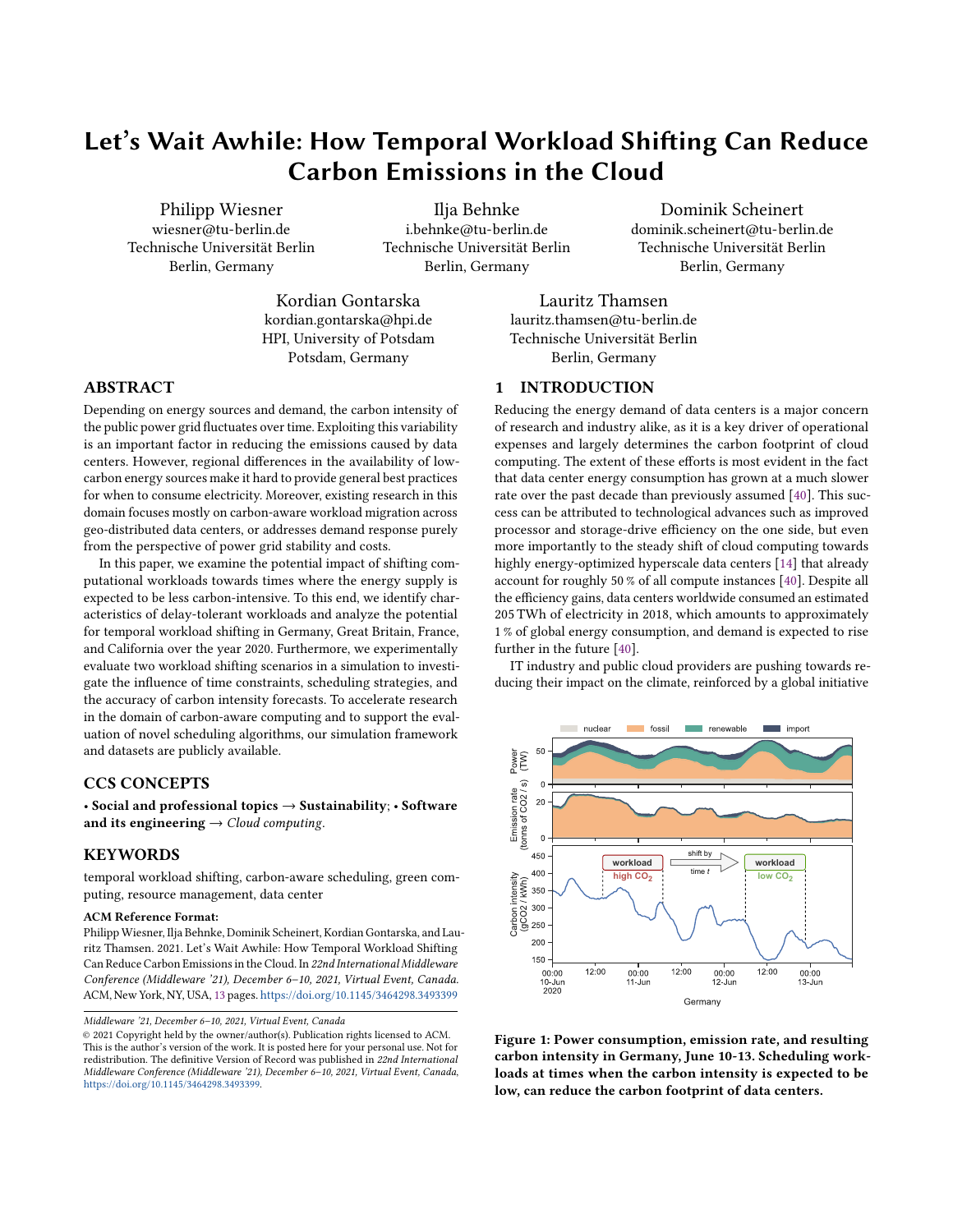and, hence, middleware systems that act within their boundraries. Providing time windows instead of fixed points in time for service execution appear to be easy-to-implement measures for reducing the carbon footprint of cloud services.

# 5.2 Scenario II: Machine Learning Project

The second scenario investigates the impact of different workload shifting strategies on a large machine learning project comprising a variety of different jobs. The scenario is based on the energy consumption statistics published for transparency reasons with a recent paper by NVIDIA Research introducing the StyleGAN2-ADA [28] model. The paper has received attention not only for its novelty in training generative adversarial networks, but also because the authors required 325 MWh of energy in the process of doing their research, suggesting large potential for carbon savings.

5.2.1 Experimental Setup. The authors of [28] state that 3387 machine learning jobs were executed for creating the paper, worth 145.76 GPU years. Their jobs usually run on eight GPUs, hence, an average job takes almost two days. In our scenario we assume that all jobs are scheduled ad hoc and randomly distributed across all 262 workdays of 2020 by sampling from a multinomial distribution. Each jobs is assigned a random start time during core working hours (Monday to Friday, 9 am to 5 pm). Job durations are evenly distributed between four hours and four days, resulting the same amount of GPU years as in the original project. Furthermore, we assume that job durations are known upfront accurate to 30 minutes, which is the simulation step size.

Our baseline experiment starts all jobs right when they are issued. We evaluate the potential of workload shifting in this scenario based on two time constraints:

- Next Workday If jobs finish during non-working hours, they can be shifted as long as they finish before the next working day at 9 am. This allows the scheduler to take advantage of jobs that would otherwise be finished during the night or weekend without interfering with the workflow of researchers. In our scenario, this time constraint results in 20.4 % of jobs that are not shiftable because they end during working hours, 51.2 % are shiftable until the next morning and 28.4 % are shiftable over the weekend.
- Semi-Weekly In practice, the individual results are often not required directly at 9 am the next day, but are evaluated in larger batches. If the time where results are actually required will be provided by users, the flexibility window for scheduling and, hence, saving potential can increase substantially. To represent this circumstance in a simple way, we assume in this time constraint that machine learning results are evaluated only twice a week. Concretely, all jobs can be shifted until the next Monday or Thursday at 9 am.

Furthermore, we want to investigate the potential benefits of exploiting incorruptible jobs, like machine learning trainings, by evaluating two scheduling strategies:

Interrupting The scheduler searches for the individual 30 minute intervals with the lowest carbon intensity and splits the job execution among these intervals.

Non-Interrupting The scheduler searches for the coherent time window with the lowest average carbon intensity and does not split the job execution.

We simulate all combinations of time constraints and scheduling strategies for each country, with a 5 % forecast error as described in Section 5.1.1.

5.2.2 Results. The carbon savings achieved by the experiments relative to the respective region's baseline experiment are depicted in Figure 10. When considering the Next Workday constraint, the Non-Interrupting scheduling managed to reduced the project's carbon emissions by 2.5 % to 6.3 %, while the Interrupting scheduling achieved reductions of 5.7 % to 8.5 %. For the Semi-Weekly constraint, Non-Interrupting scheduling saved 6.1 % to 14.4 % and Interrupting scheduling 13.3 % to 18.9 % of  $CO<sub>2</sub>$  emissions.

Experiments that make use of the interruptibility of machine learning jobs are improving the achieved carbon savings by 24.2 to 36.6 % for Germany, Great Britain, and France, and even by 131.2 % for California. Figure 11 shows the number of active jobs during an example period, demonstrating how Interrupting scheduling better exploits the daily fluctuation in carbon intensity than Non-Interrupting scheduling.

The additional flexibility enabled by semi-weekly scheduling causes the carbon savings to at least double across all regions,



Figure 10: Carbon emission savings for different scheduling constraints and strategies by region. All experiments were simulated with 5 % forecast error.



Figure 11: Number of active jobs over time for different scheduling strategies compared to the current carbon intensity. Data is from the California region, June 4-7.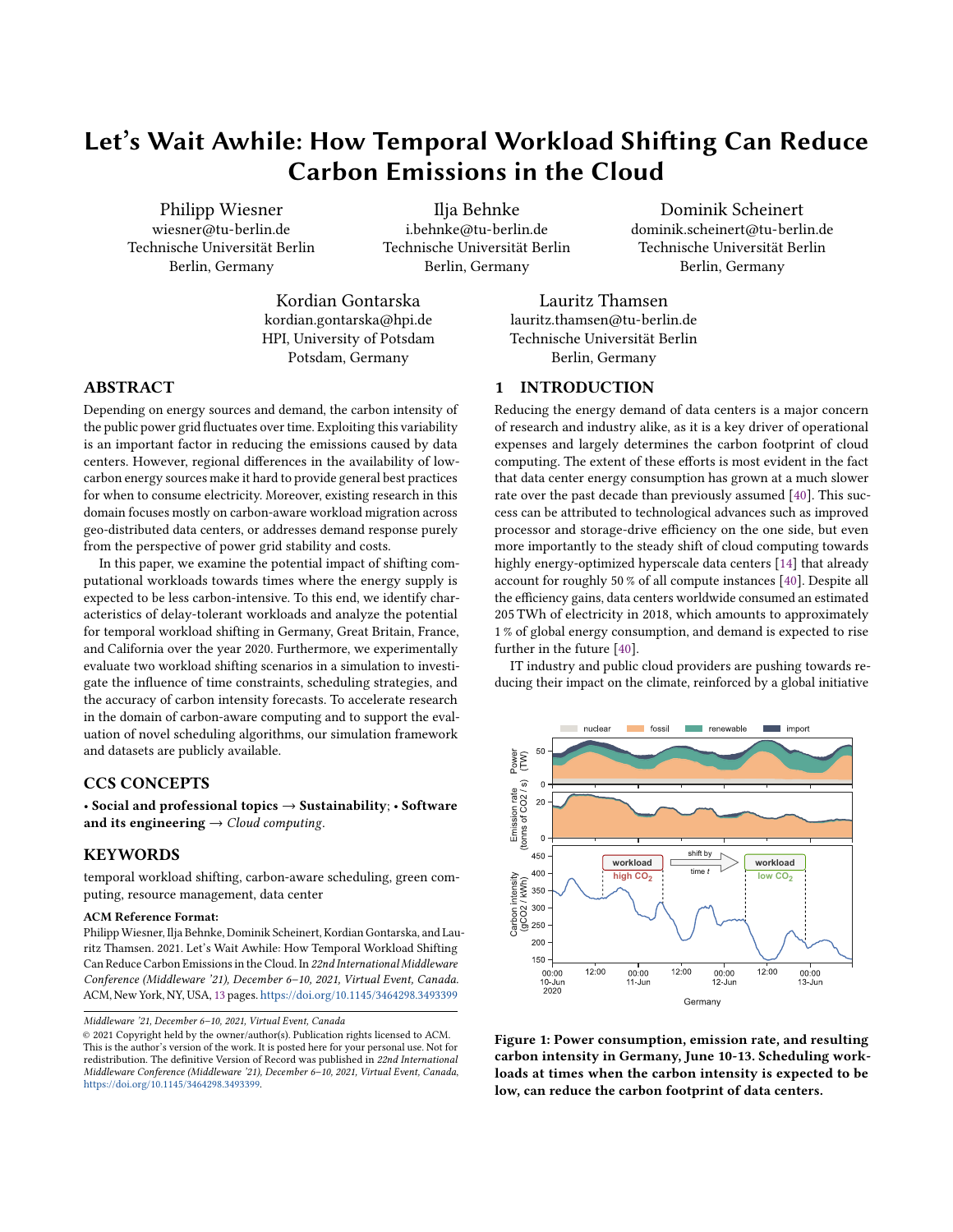

Figure 12: Average emission rates caused by different scheduling scenarios during an average week. Gray dashed lines represent the deadlines of when jobs are supposed to be finished at the two different time constraints.

compared to experiments subject to the Next Workday constraint. Figure 12 depicts how semi-weekly constraint allows the scheduler to shift even more workload towards the weekend to avoid times of high carbon intensity. Moreover, also in the Monday to Thursday period, the emission rates are significantly lower than under the Next Workday constraint.

Figure 13 displays the effect of 5 % and 10 % forecast errors on the Next Workday constraint scenario. While the savings for Non-Interrupting scheduling were almost the same independently from the applied errors, the Non-Interrupting scheduling highly benefits from low forecast errors. Findings for the Semi-Weekly scenario were equivalent.

5.2.3 Discussion. The experiments support our findings from Section 4: Shifting workloads towards nights and weekends, is a meaningful approach to consume cleaner energy. Even under time constraints that are not interfering with regular working hours, carbon savings of around 5 % are possible. With more relaxed time constraints, results improve substantially. In practice this could be implemented by letting users define the date and time until which results are actually required.



Figure 13: Influence of different forecast errors on carbon savings in the Next Workday constraint scenario.

Middleware '21, December 6–10, 2021, Virtual Event, Canada Philipp Wiesner, Ilja Behnke, Dominik Scheinert, Kordian Gontarska, and Lauritz Thamsen

Exploiting the interruptibility of workloads, proved to be an effective strategy to further reduce emissions. Future PaaS (Platform as a Service) and middleware systems should consider using snapshots not only for fault tolerance and possible evictions, but also for carbon-aware temporal load shifting. Forecasts with error had almost no impact on the results of the Non-Interrupting strategy but considerable impact on Interrupting scheduling. This is because Non-Interrupting scheduling optimizes for the lowest mean carbon intensity over entire intervals, and therefore is especially robust against noise in the forecasts. Interrupting scheduling is more susceptible to optimize for negative spikes, however, even with 10 % forecast errors, it always outperforms Non-Interrupting scheduling.

To conclude, we observe that experiments exploiting the interruptibility of jobs at semi-weekly scheduling are the most successful. Since, according to the data from [28], a job consumes 2036 W of power, in absolute numbers such a scheduling would have reduced the carbon emissions of the machine learning project by 8.9 t if executed in Germany and 6.3 t if executed in California or Great Britain. Although France has a very low mean carbon intensity already, savings of 1.2 t were achieved. For comparison, the per capita emissions in Germany and Great Britain in 2019 were 8.4 t and 5.5 t, respectively [50].

#### 5.3 Limitations

In our experiments, we did not consider any resource constraints, such as the available computational capacity at a given time. While this is a reasonable assumption for Scenario I, in Scenario II there probably was a maximum number of GPUs available to the team. However, the number of active jobs in the scheduling experiments did never exceed the maximum number of active jobs of the baseline experiment by more than 42 % (64 compared to 45), which suggests that no unrealistic consolidation of workload took place.

Furthermore, forecast errors were simulated by applying uniform random noise on the actually observed carbon intensity. In reality, however, prediction errors are not uniform and also correlated. Errors grow with increasing forecast length, as well as during times with high variability such as daylight hours. Realistic forecasts may over- or underestimate the actual carbon intensity for multiple consecutive timestamps when relying, for example, on faulty weather forecasts. Because of this, the validity of our forecast error analyses are limited. A more thorough analysis applying actual forecasts in different regions would be necessary to answer important questions such as how good a forecast should be to actually request a rescheduling.

#### 5.4 Implications

This section summarizes implications and recommendations for the future design of services, schedulers, and middleware that emerge from our evaluation.

5.4.1 Cloud and Service Providers. To exploit fluctuations in carbon intensity, providers should generally encourage users to design their workloads to be temporally flexible and/or interruptible and to declare them as such. For example, preemtive VMs (also marketed as Spot VMs/Instances) are already available across many cloud providers, offering resources at a low cost with the goal to shape load in a way beneficial to the cloud operator. As carbon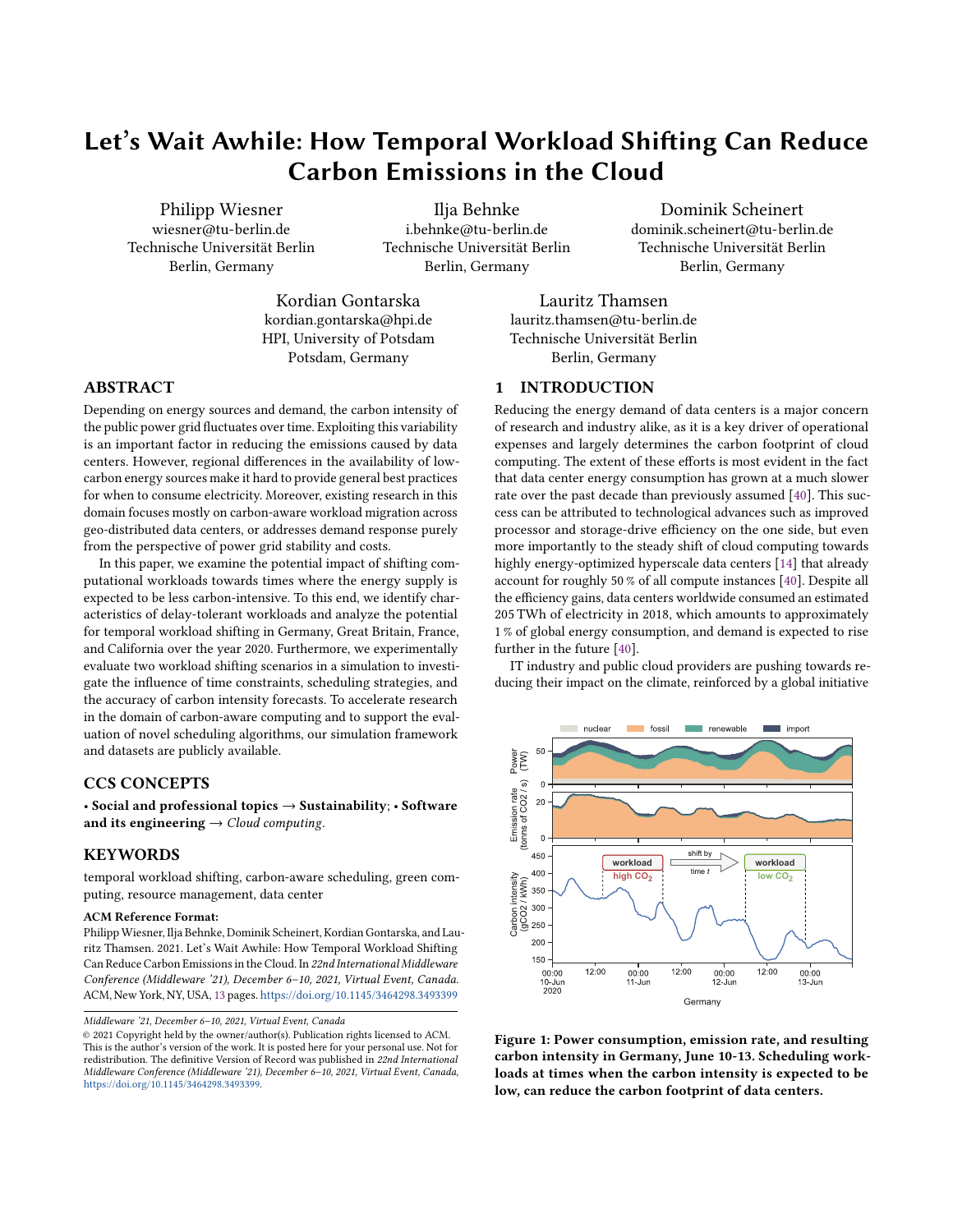pricing mechanisms may soon account for a considerable fraction of electricity costs [4], this approach can also become profitable for carbon-aware load shaping. However, as carbon intensity characteristics and carbon pricing mechanisms vary highly from region to region, the usefulness may be limited to certain locations and has to be re-evaluated on a regular basis.

Besides direct financial incentives, service providers can also incorporate knowledge about carbon intensity patterns and the associated costs into their SLA design. For example, providing execution time windows (e.g. nightly) instead of exact times (e.g. every day at 1:00 am") for certain services increases the temporal flexibility of workloads and, hence, the carbon saving potential. Again, the data center's region plays a major role in the potential savings and has to be considered.

5.4.2 Schedulers and Middleware. Qualitative forecasts of carbon intensity and workloads are a core component of any carbon-aware scheduler. Luckily, short-term carbon intensity forecasts can often be predicted with high accuracy [7, 33]; the same applies to many data center workloads, for example, in the domain of distributed stream processing [23]. Besides, our research shows that the performance of carbon-aware schedulers highly depends on additional information about the workloads such as their temporal constraints, expected duration, and interruptibility.

Middleware will play an important role in providing this information to schedulers. On the one hand, it can offer interfaces that allow applications to conveniently declare the temporal constraints and further workload properties programatically. On the other hand, future middleware can also feature automatic detection mechanisms for certain characteristics. For instance, a middleware system could profile the time required to stop and restart a workload and automatically label it as interruptible or non-interruptible. Likewise, temporal constraints could be derived by middleware systems that, for example, know the dependency graph of tasks.

# 6 RELATED WORK

This section surveys related work in the field of renewable-aware workload scheduling, temporal workload shifting in the context of data center demand response, and grid carbon intensity forecasting.

#### 6.1 Renewable-Aware Scheduling

Shaping data center load based on the availability of renewable energy has been a research topic for more than a decade [2, 22, 55, 64], with a large fraction of the literature being from the early 2010s. However, most methods focus on the integration and utilization of on-site and off-side renewable energy installations [2, 3, 6, 17, 20, 21, 34, 36, 36, 64, 67] and only few consider the carbon intensity of energy consumed from the power grid [41, 48, 65, 66]. Many approaches optimize for green energy by utilizing geo-distributed load migration, which is especially promising if data centers are being located in different hemispheres and time zones. Free Lunch [2] and GreenWare [64] are prominent examples of methods that reduce the amount of "wasted" renewable energy produced on-site by distributing workload among data centers, for example by virtual machine migration based on weather conditions. Other approaches use geo-distributed workload shifting in order to directly consume energy with lower carbon intensity [41, 65, 66].

When considering renewable-aware scheduling within single data centers, the current literature focuses on the integration of renewable energy sources and does not consider the potential reduction of carbon intensity on the public grid. For example, Aksanli et al. [3] schedule workloads by utilizing short term prediction of solar and wind energy production. GreenSlot [67] schedules batch jobs that are executed in data centers with access to on-site solar energy generation by predicting the hourly availability of solar energy two days in advance. Similarly, further approaches for renewable-aware schedulers [20, 21, 36] and works that consider the problem from a modeling [34] or user [17] perspective, do not consider the carbon intensity of the power grids, neither do related surveys and reviews [29, 43, 54].

Although Cappiello et al. already identified temporal shifting as a strategy to reduce emissions in cloud applications in 2015 [9], the first and only work utilizing this technique to date is Google's CICS [48]. They proactively shape compute load based on current and predicted power grid conditions and achieve power consumption drops of 1-2 % at times with the highest carbon intensity. However, no information on the impact of CICS in different regions is provided.

## 6.2 Demand Response in Data Centers

Demand response and demand-side management describe the adjustment of power usage by end-consumers during times when the power grid is stressed to capacity. The goal of demand response is to reduce peak electricity demand and, hence, to increase the stability of the power grid. In practice, this is usually achieved by providing financial incentives to consumers [15]. From an operators perspective demand response programs are therefore mainly an opportunity to reduce costs, not emissions.

Data centers have been identified as a promising industry for demand response because they consume large amounts of energy while being flexible due to their automated nature [53]. An in depth field study of data center demand response by Lawrence Berkeley National Laboratories (LBNL) [19] concludes that postponing computational load is an important demand response strategy next to load migration, shutting down or idling IT equipment, adjusting cooling, and adjusting building properties like lighting. Several works have since investigated this flexibility [5, 30, 31, 58, 61] and have proposed solutions to exploit it [11–13, 16, 31, 63]. Existing literature also considers demand response in conjunction with local power generation [37] or focuses on directly forecasting energy flexibility [59].

Data center demand response is working towards adapting the power demand profile of data centers. However, current efforts focus on power grid stability and usually optimize for cost effectiveness in incentive-based or price-based scenarios. Contrarily, our aim is to evaluate the potential of temporal workload shifting in regards to carbon savings.

#### 6.3 Carbon Intensity Forecasts

In recent years, it has become increasingly popular to utilize carbon intensity forecasts to adaptively control power usage, for example in residential heating [45, 46, 60] or smart charging battery electric vehicles [26]. However, while there are plenty of long-term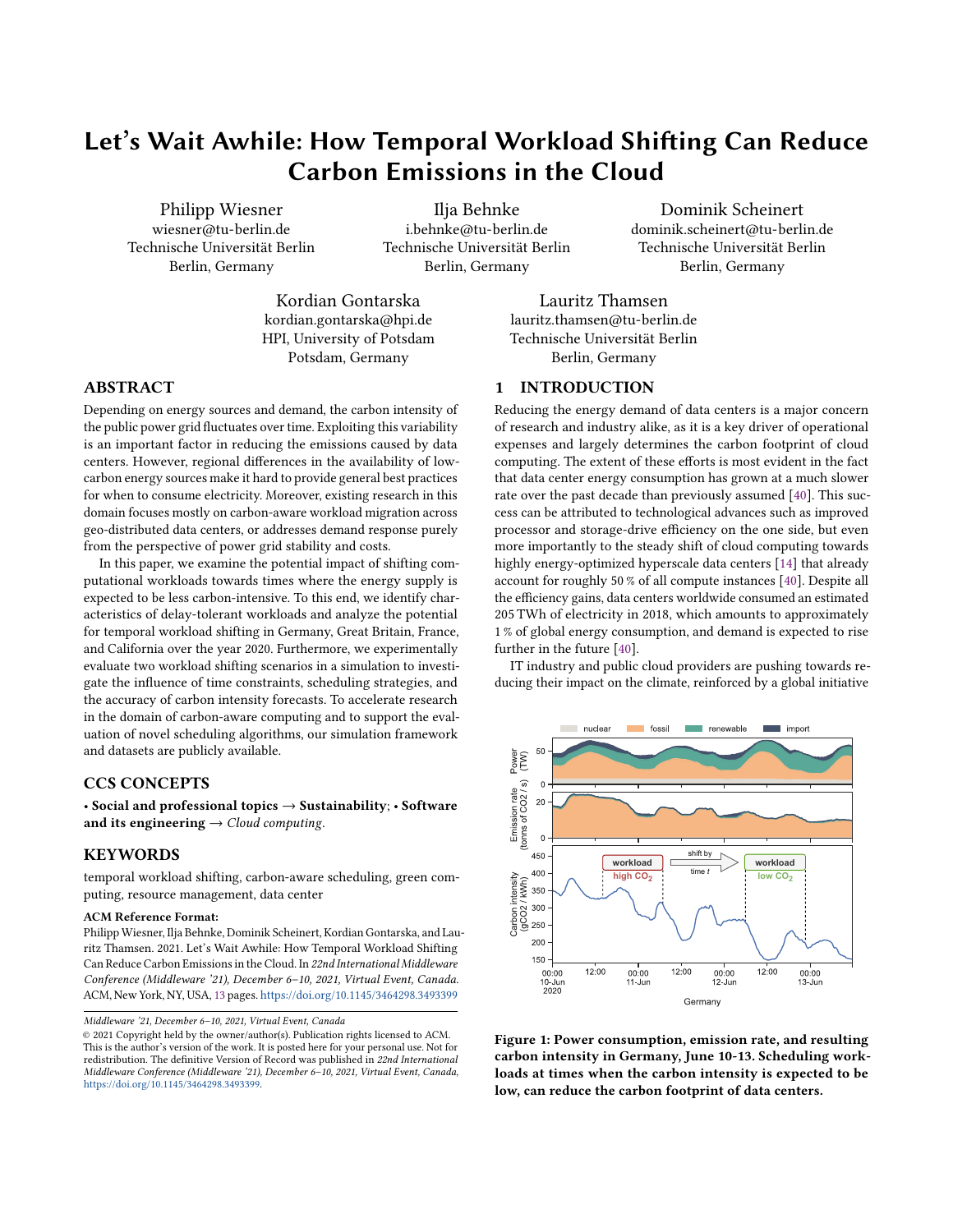Middleware '21, December 6–10, 2021, Virtual Event, Canada Philipp Wiesner, Ilja Behnke, Dominik Scheinert, Kordian Gontarska, and Lauritz Thamsen

forecasting models on CO2 emissions of countries or industrial sectors, comparably little research exists on predicting short-term grid carbon intensity.

The most prominent supplier of carbon intensity data is Tomorrow's electricityMap that also provides the data for CICS. While their methodologies on real-time consumption-based carbon accounting [57] as well as short-term carbon intensity forecasting for average and marginal emissions [33] are publicly available, their data is only to a certain degree. An open carbon intensity forecast is provided by the National Grid ESO [8], a power grid operator in Great Britain. Their so called Carbon Intensity API provides 96 hour forecasts for different regions in Great Britain based on a rolling-window linear regression model and uses a methodology for computing carbon intensity that is similar to ours. However, their forecasting model is not open source and relies on non-publicly available weather data, meaning it cannot be transferred to other regions. Lowry [38] uses autoregressive integrated moving average (ARIMA) and neural network models for day-ahead forecasting of grid carbon intensity in order to control heating, ventilation, and air conditioning systems. Lastly, Bodke et al. [7] use a decomposition approach and forecast the grid carbon intensity of regions within Europe via statistical methods.

# 7 CONCLUSION

This paper examines the potential of temporally shifting computational workloads in data centers with the goal to consume cleaner energy from the public power grid. We provide an overview on characteristics of shiftable workloads and analyze the regional carbon intensity of Germany, California, Great Britain, and France over the year 2020. Our findings suggest that short-term shifting potential is often high before sunrise in countries with a lot of solar power, and in the evening hours, because most countries throttle their fossil fuel power stations at night. Moreover, shifting delaytolerant workloads towards weekends can result in more than 20 % savings in most regions. The experimental evaluation supports our analytical findings and demonstrates that the highest savings can be achieved when relaxing time constraints and actively exploiting the interruptibility of workloads during scheduling. For example, shifting workloads whose results are not needed by the next working day can already reduce emissions by over 5 % across all regions.

Future work will address the development and evaluation of schedulers that take advantage of the findings in this paper. To this end, we hope that our simulator and published datasets will prove to be useful tools for exploring new approaches in this domain. In particular, we want to use them to research on the combination of temporal and geo-distributed scheduling, which has received little attention to date.

## ACKNOWLEDGMENTS

We would like to thank all Middleware reviewers for their valuable comments and suggestions. We also express our sincere thanks to Martin Schellenberger for his insights that helped to shape this work. This research was supported by the German Academic Exchange Service (DAAD) as ide3a and the German Ministry for Education and Research (BMBF) as BIFOLD (research grant 01IS18025A).

#### REFERENCES

- [1] Sameer Agarwal, Srikanth Kandula, Nicolas Bruno, Ming-Chuan Wu, Ion Stoica, and Jingren Zhou. 2012. Reoptimizing Data Parallel Computing. In Proceedings of the 9th USENIX Symposium on Networked Systems Design and Implementation (NSDI).
- [2] Sherif Akoush, Ripduman Sohan, Andrew Rice, Andrew W. Moore, and Andy Hopper. 2011. Free Lunch: Exploiting Renewable Energy for Computing. In 13th Workshop on Hot Topics in Operating Systems (HotOS XIII).
- [3] Baris Aksanli, Jagannathan Venkatesh, Liuyi Zhang, and Tajana Rosing. 2011. Utilizing Green Energy Prediction to Schedule Mixed Batch and Service Jobs in Data Centers. In Proceedings of the 4th Workshop on Power-Aware Computing and Systems (HotPower '11).
- [4] World Bank. 2020. State and Trends of Carbon Pricing 2020. Technical Report. Washington, DC: World Bank.
- Robert Basmadjian. 2019. Flexibility-Based Energy and Demand Management in Data Centers: A Case Study for Cloud Computing. Energies 12, 17 (2019).
- [6] Nicolas Beldiceanu, Bárbara Dumas Feris, P. Gravey, Sabbir Hasan, Claude Jard, Thomas Ledoux, Yunbo Li, Didier Lime, Gilles Madi Wamba, Jean-Marc Menaud, Pascal Morel, Michel Morvan, Marie-Laure Moulinard, Anne-Cécile Orgerie, Jean-Louis Pazat, Olivier Roux, and Ammar Sharaiha. 2017. Towards energyproportional Clouds partially powered by renewable energy. Computing 99  $(2017).$
- [7] Neeraj Bokde, Bo Tranberg, and Gorm Andresen. 2021. Short-term CO2 emissions forecasting based on decomposition approaches and its impact on electricity market scheduling. Applied Energy 281 (2021).
- [8] Alasdair R. W. Bruce, Lyndon Ruff, James Kelloway, Fraser MacMillan, and Alex Rogers. 2021. Carbon Intensity Forecast Methodology. Technical Report. National Grid ESO.
- [9] Cinzia Cappiello, Nguyen Thi Thao Ho, Barbara Pernici, Pierluigi Plebani, and Monica Vitali. 2016. CO2-Aware Adaptation Strategies for Cloud Applications. IEEE Transactions on Cloud Computing 4, 2 (2016).
- [10] Carbon Footprint Ltd 2020. Country Specific Electricity Grid Greenhouse Gas Emission Factors v1.4. Carbon Footprint Ltd.
- [11] Hao Chen, Michael C. Caramanis, and Ayse K. Coskun. 2014. The data center as a grid load stabilizer. In 2014 19th Asia and South Pacific Design Automation Conference (ASP-DAC).
- [12] T. Cioara, I. Anghel, Massimo Bertoncini, I. Salomie, D. Arnone, M. Mammina, T. H. Velivassaki, and M. Antal. 2018. Optimized flexibility management enacting Data Centres participation in Smart Demand Response programs. Future Gener. Comput. Syst. 78 (2018).
- [13] Tudor Cioara, Ionut Anghel, Ioan Salomie, Marcel Antal, Claudia Pop, Massimo Bertoncini, Diego Arnone, and Florin Pop. 2019. Exploiting data centres energy flexibility in smart cities: Business scenarios. Information Sciences 476 (2019).
- [14] Cisco. 2018. Cisco Global Cloud Index: Forecast and methodology (2016–2021). Technical Report. Cisco.
- [15] European Commission. 2013. Incorporing demand side flexibility, in particular demand response, in electricity markets. SWD (2013) 442 final.
- [16] Lisette Cupelli, Thomas Schütz, Pooyan Jahangiri, Marcus Fuchs, Antonello Monti, and Dirk Müller. 2018. Data Center Control Strategy for Participation in Demand Response Programs. IEEE Transactions on Industrial Informatics 14, 11 (2018).
- [17] C. Dupont, M. Sheikhalishahi, F. M. Facca, and F. Hermenier. 2015. An Energy Aware Application Controller for Optimizing Renewable Energy Consumption in Data Centres. In 2015 IEEE/ACM 8th International Conference on Utility and Cloud Computing (UCC).
- [18] Kurt B. Ferreira, Rolf Riesen, Patrick G. Bridges, Dorian C. Arnold, and Ron Brightwell. 2014. Accelerating incremental checkpointing for extreme-scale computing. Future Gener. Comput. Syst. 30 (2014).
- [19] Girish Ghatikar, Venkata Ganti, Nance Matson, and Mary Ann Piette. 2012. Demand Response Opportunities and Enabling Technologies for Data Centers: Findings From Field Studies. Technical Report. PG&E/SDG&E/CEC/LBNL.
- [20] Íñigo Goiri, William Katsak, Kien Le, Thu D. Nguyen, and Ricardo Bianchini. 2013. Parasol and GreenSwitch: Managing Datacenters Powered by Renewable Energy. SIGPLAN Not. 48, 4 (2013).
- [21] Íñigo Goiri, Kien Le, Thu D. Nguyen, Jordi Guitart, Jordi Torres, and Ricardo Bianchini. 2012. GreenHadoop: Leveraging Green Energy in Data-Processing Frameworks. In Proceedings of the 7th ACM European Conference on Computer Systems (EuroSys '12).
- [22] Í. Goiri, R. Beauchea, K. Le, T. D. Nguyen, M. E. Haque, J. Guitart, J. Torres, and R. Bianchini. 2011. GreenSlot: Scheduling energy consumption in green datacenters. In SC '11: Proceedings of 2011 International Conference for High Performance Computing, Networking, Storage and Analysis.
- [23] Kain Kordian Gontarska, Morgan Geldenhuys, Dominik Scheinert, Philipp Wiesner, Andreas Polze, and Lauritz Thamsen. 2021. Evaluation of Load Prediction Techniques for Distributed Stream Processing. In 9th IEEE International Conference on Cloud Engineering.